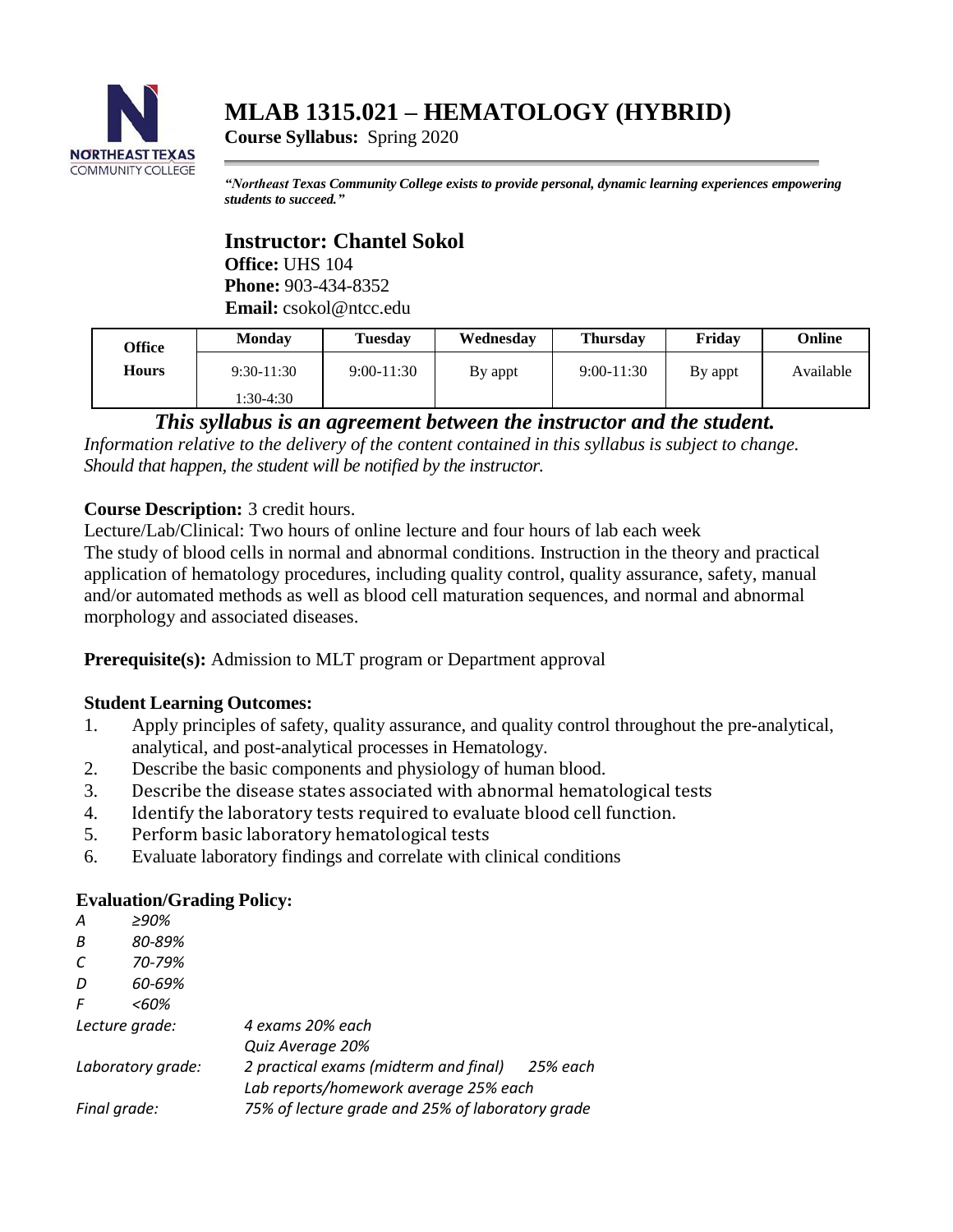#### *Grades will be posted on Blackboard the Monday following due date.*

*A minimum grade of "C" is required in both the lecture and laboratory components of all Medical Laboratory Technician courses. Failure to meet the minimum passing score in each area will result in a "D" for the course and dismissal from the program.*

Required Instructional Materials: Cielsa, Betty: Hematology in Practice, 3<sup>rd</sup> Edition, F.A. Davis Company, 2018

Rodak, B.F. and Carr, J.H., Clinical Hematology Atlas, Elsevier, 5<sup>th</sup> Edition, 2017.

| <b>Publisher:</b> F.A. Davis Company |                 | <b>ISBN Number: 9780803668249</b> |  |  |
|--------------------------------------|-----------------|-----------------------------------|--|--|
|                                      | <b>Elsevier</b> | 9780323322492                     |  |  |

**Optional Instructional Materials:** Powerpoints, lectures and additional resource material on Blackboard or via email

#### **Required Computer Literacy Skills**:

Computer

Most Windows or Mac desktop and laptop computers work well for online classes. Chromebooks use the Chrome operating system which is not a supported operating system for Blackboard. Some areas of Blackboard require Java on your computer, and Chromebooks do not support the use of Java. If you use a Chromebook, please be sure you also have access to a Mac computer or Windows computer so you can fully participant in your Blackboard class. Some things will not work on a Chromebook.

Please do not ONLY rely on a tablet, including an iPad, or a smartphone to use Blackboard. Not all features will work on tablets and smartphones. You may need access to a full computer to be able to do everything in your Blackboard class.

You will need to scan documents and upload them to Blackboard. You can use a scanner attached to a computer, a smartphone app, or your cell phone's camera.

Internet Access

While Bb can be accessed with dial-up online service, best results will be obtained when using a broadband Internet service.

Intermediate Internet Skills

You should be familiar with how the Internet works including following links and searching for information.

Intermediate Word Processing Skills

You should be familiar with how to enter data (text) on a word processing document, format text, and save documents.

Java

Make sure your computer is running the current version of java. It is a free download at www.java.com.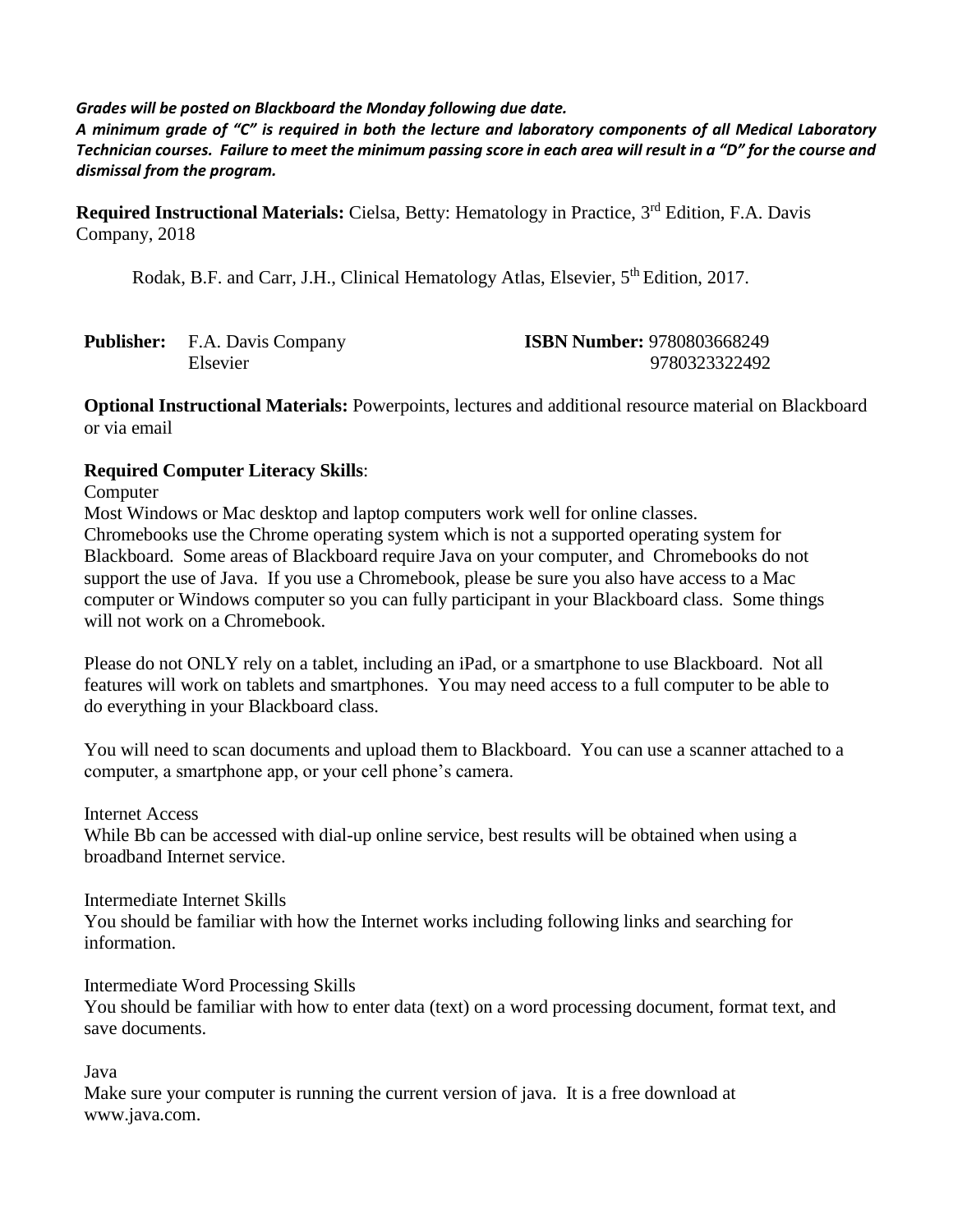Internet Browser

Supported browsers for use with Blackboard include Firefox, Google Chrome, Internet Explorer, and Safari. If you experience any problems in Blackboard we recommend you login to the portal and Blackboard from another browser before seeking assistance from NTCC Technical support.

#### **Course Structure and Overview:**

 **Unit 1**: **Basic Hematology Principles**

Chapters 1-4

#### **Unit 2: Red Blood Cell Disorders**

Chapters 5-8

#### **Unit 3: White Blood Cell Disorders**

Chapters 9-14

**Communications:** E-mail preferred. E-mails will be responded to within 24 hours during the work week. Absence notifications may be texted to Remind. To be added to the Remind group text @mlab13 to 81010.

#### **Institutional/Course Policy:**

#### **Classroom Expectations:**

- 1. Attend all classes and labs, be on time and remain in class for the entire period.
	- *If students are habitually late, the classroom door will be locked at the start of class.* If you must leave early, please inform the instructor before class begins.
- 2. Complete assigned readings before I lecture over each topic.
- 3. Be prepared to take notes and participate in class.
- 4. You must EARN your grade; I do not GIVE grades, so study, study, study! Average study time is 2-3 hours per hour of lecture/class time a week.
- 5. Be respectful of your classmates and instructors.
- **6. Turn off cell phones/pagers or set to vibrate.**

**Attendance and Absences:** You are expected to attend ALL scheduled lectures and labs and take the exams as scheduled. You will be held responsible for all information covered in lecture. *If you will be absent, inform the instructor by phone or email at least 15 minutes BEFORE class begins. Absences will be counted as unexcused if the instructor is not informed in a timely manner*. **Excessive unexcused absences will result in loss of points from your grade. More than two unexcused absences will result in a reduction of five (5) points being subtracted from your final grade (percentage). More than five unexcused absences will result in the student being dropped from the course. Two unexcused late class attendance equals one unexcused absence.**

**Makeup Policy:** There will be no makeup for quizzes. Late homework will NOT be accepted unless there is a valid excuse (to be determined by the instructor). The student is responsible for requesting a makeup when they are unable to attend a regularly scheduled examination and must schedule the makeup **within 2 days** of the absence. Makeup exams will be scheduled only in the event of an EXCUSED absence. If the test is not made-up, the student will receive a zero for that exam. Makeup work for laboratory assignments will only be scheduled in the event of an EXCUSED absence.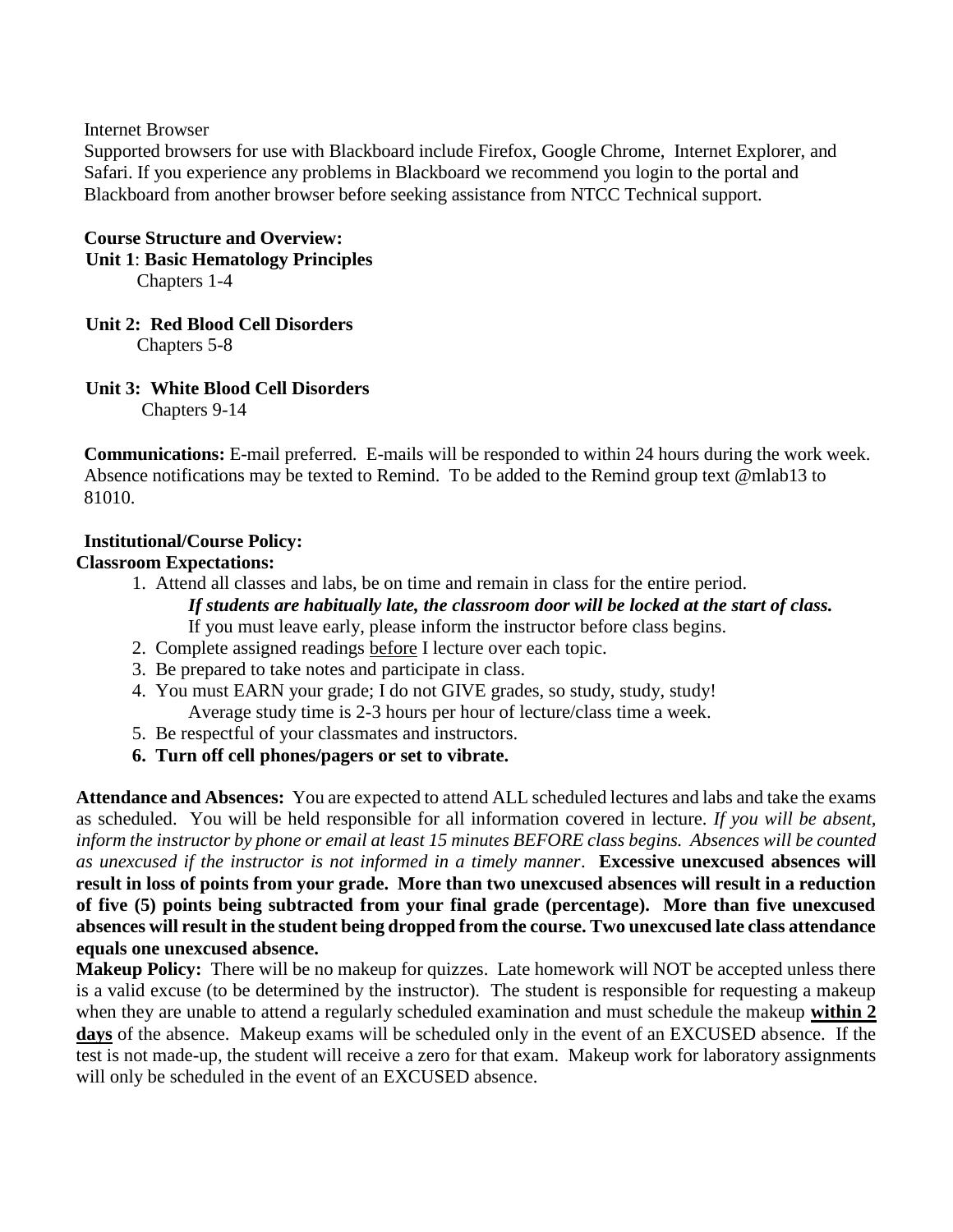#### **NTCC Academic Honesty/Ethics Statement:**

NTCC upholds the highest standards of academic integrity. The college expects all students to engage in their academic pursuits in an honest manner that is beyond reproach using their intellect and resources designated as allowable by the course instructor. Students are responsible for addressing questions about allowable resources with the course instructor. Academic dishonesty such as cheating, plagiarism, and collusion is unacceptable and may result in disciplinary action. This course will follow the NTCC Academic Honesty and Academic Ethics policies stated in the Student Handbook. Refer to the student handbook for more information on these subjects.

#### **ADA Statement:**

It is the policy of NTCC to provide reasonable accommodations for qualified individuals who are students with disabilities. This College will adhere to all applicable federal, state, and local laws, regulations, and guidelines with respect to providing reasonable accommodations as required to afford equal educational opportunity. It is the student's responsibility to request accommodations. An appointment can be made with the Academic Advisor/Coordinator of Special Populations located in Student Services and can be reached at 903-434-8264. For more information and to obtain a copy of the Request for Accommodations, please refer to the special populations page on the NTCC websit[e.](http://www.ntcc.edu/index.php?module=Pagesetter&func=viewpub&tid=111&pid=1) 

#### **Family Educational Rights and Privacy Act (FERPA)**:

The Family Educational Rights and Privacy Act (FERPA) is a federal law that protects the privacy of student education records. The law applies to all schools that receive funds under an applicable program of the U.S. Department of Education. FERPA gives parents certain rights with respect to their children's educational records. These rights transfer to the student when he or she attends a school beyond the high school level. Students to whom the rights have transferred are considered "eligible students." In essence, a parent has no legal right to obtain information concerning the child's college records without the written consent of the student. In compliance with FERPA, information classified as "directory information" may be released to the general public without the written consent of the student unless the student makes a request in writing. Directory information is defined as: the student's name, permanent address and/or local address, telephone listing, dates of attendance, most recent previous education institution attended, other information including major, field of study, degrees, awards received, and participation in officially recognized activities/sports.

## **Tentative Course Timeline (\*note\* instructor reserves the right to make adjustments to this timeline at any point in the term):**

|                  | unicime at any point in the term). |                                                                                                                                                      |                                                                                                                       |
|------------------|------------------------------------|------------------------------------------------------------------------------------------------------------------------------------------------------|-----------------------------------------------------------------------------------------------------------------------|
| <b>Week</b> Date |                                    | <b>On-line</b>                                                                                                                                       | Lab                                                                                                                   |
| 1                | Jan $21st - 24th$                  | Read everything in start course here folder<br>$\bullet$<br>Read Ch 1&2 in book, view Powerpoint<br>Upload Assignment 1&2 on Blackboard<br>$\bullet$ | Calculate QC statistics<br>Ch 20                                                                                      |
| $\mathbf{2}$     | Jan $27th$ -Jan 31st               | Read Ch 3&4 in book, view Powerpoint<br>٠<br>Upload Assignment 3&4 on Blackboard<br>٠                                                                | Turn in Syllabus<br>acknowledgement<br>Set QC ranges<br>Compare Microcrit to<br>Analyzer pg 346<br>Manual Diff pg 353 |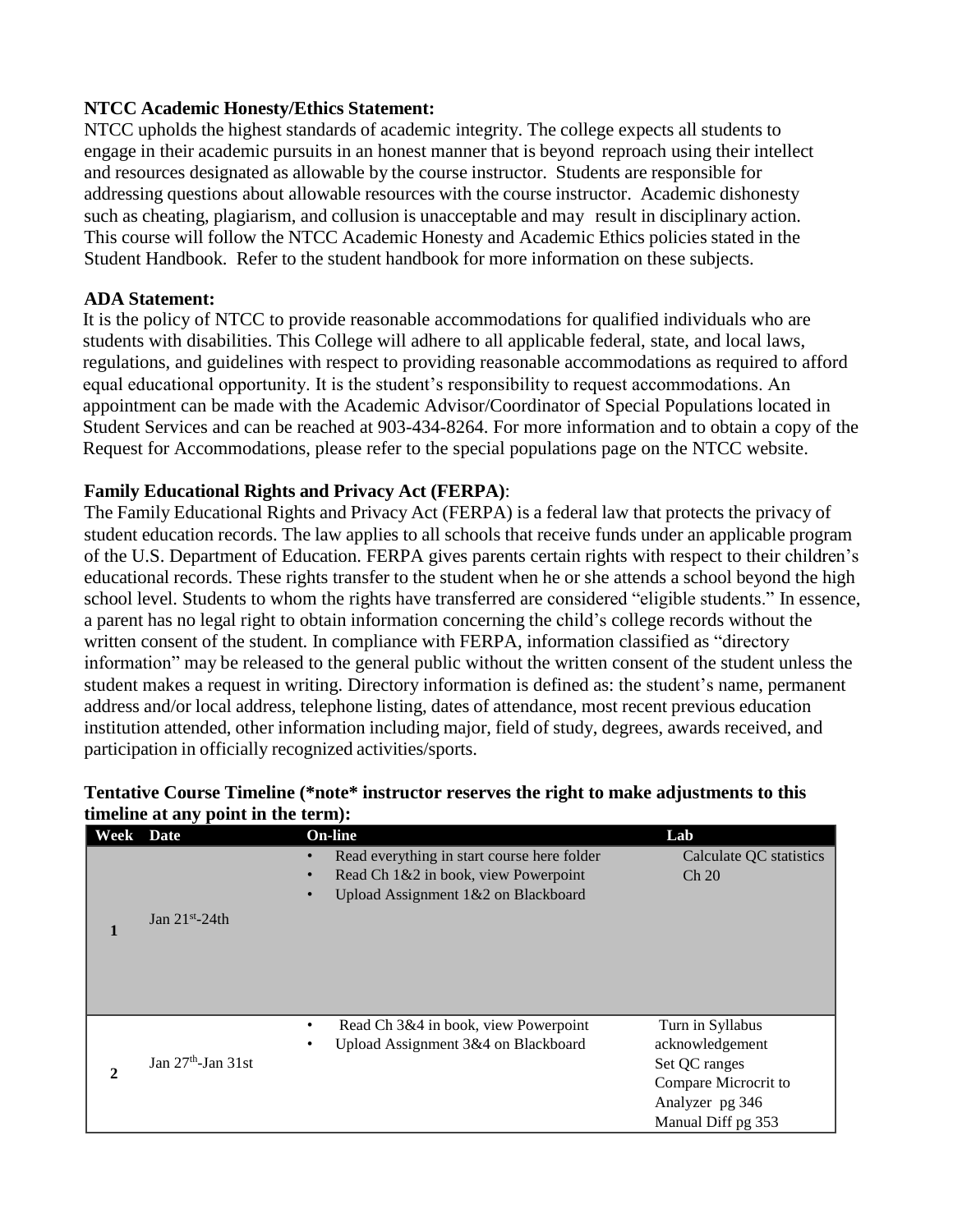| 3  | Feb 3rd-Feb 7 <sup>th</sup>               | Review Ch 1-4<br>$\bullet$                                                               | Reticulocyte pg 350<br>Manual Diff pg 353<br><b>Evaluate RBC</b><br>morphology pg 356 |
|----|-------------------------------------------|------------------------------------------------------------------------------------------|---------------------------------------------------------------------------------------|
| 4  | Feb $10^{th}$ -14 <sup>th</sup>           | Exam $1$ (Ch <sub>1</sub> -4)<br>In-Class                                                | Manual Diff pg 353<br>Perform platelet<br>estimate pg 355                             |
| 5  | Feb 17th-21st                             | Read Ch 5&6 in book, view Powerpoint<br>$\bullet$<br>Upload Assignment 5&6 on Blackboard | Manual Diff pg 353<br>Sickle screen pg 360                                            |
| 6  | Feb 24th-28th                             | Read Ch 7&8 in book, view Powerpoint<br>٠<br>Upload Assignment 7&8 on Blackboard         | Manual Diff pg 353<br>ESR pg 348                                                      |
| 7  | Mar $2nd$ -6 <sup>th</sup>                | Review Ch 5-8<br>$\bullet$                                                               | Manual Diff pg 353<br>WBC Est pg 354                                                  |
| 8  | Mar 9th-13th                              | Exam 2 (Ch 5-8)<br>In-Class                                                              | <b>Lab Practical</b><br><b>Manual Diff</b>                                            |
| 9  | Mar 16th-20th                             | <b>Spring Break</b>                                                                      |                                                                                       |
|    |                                           |                                                                                          |                                                                                       |
| 10 | Mar 23rd-27th                             | Read Ch 9&10; View Powerpoint<br>$\bullet$<br>Upload Assignment 9&10 on Blackboard       | QC Hemacytometer<br>pg 359<br>Manual Diff (Reactive<br>Lymphs)                        |
| 11 | Mar 30th - Apr 3rd                        | Read Ch11&12; View Powerpoint<br>Upload Assignment 11&12 on Blackboard                   | <b>Manual Diffs</b><br>AML<br><b>Blasts</b>                                           |
| 12 | Apr 6 <sup>th</sup> -Apr 10 <sup>th</sup> | Review Ch 9-12<br>$\bullet$                                                              | <b>RBC</b> Hemacytometer<br>pg 359                                                    |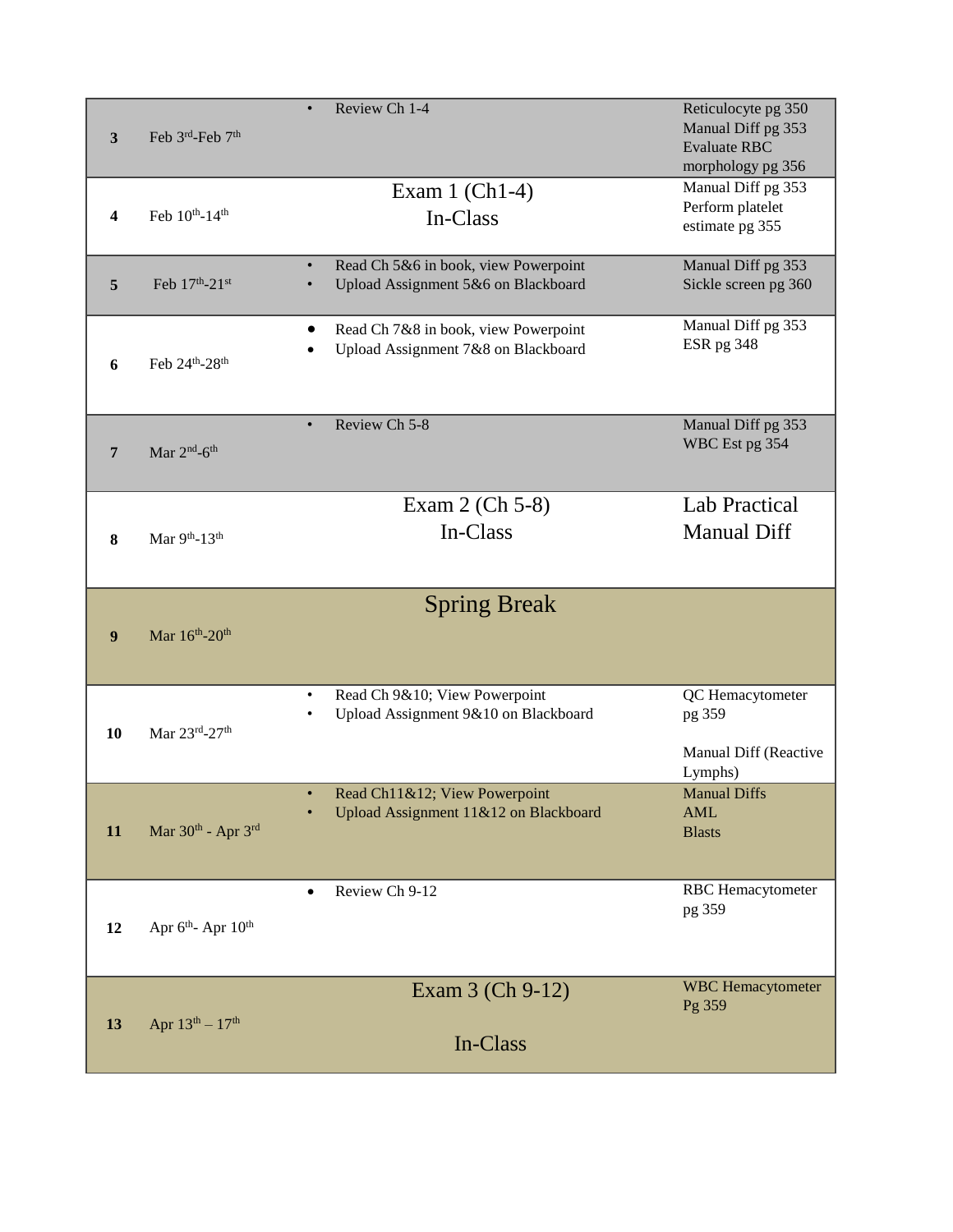| 14 | Apr 20th-24th                   | Read Ch 13; View Powerpoint<br>$\bullet$<br>Upload Assignment 13 on Blackboard        | <b>RBC &amp; WBC</b><br>Hemacytometer<br>Pg 359<br>Manual Diff CLL     |
|----|---------------------------------|---------------------------------------------------------------------------------------|------------------------------------------------------------------------|
| 15 | Apr $27th$ – May $1st$          | Read Ch 14; View Powerpoint<br>$\bullet$<br><b>Upload Assignment 14 on Blackboard</b> | <b>RBC&amp;WBC</b><br>Hemacytometer<br>Pg 359<br>Manual Diff old blood |
| 16 | May $4^{th}$ – May $8^{th}$     | Review Ch 1-14<br>$\bullet$                                                           | Lab Final<br>Manual WBC and<br>RBC with differential                   |
| 17 | May $11^{th}$ -15 <sup>th</sup> | FINAL EXAM (Ch 1-14)<br>In-Class                                                      |                                                                        |

All of the listed week's work is due by the Friday of that week at 11:59 pm unless otherwise stated.